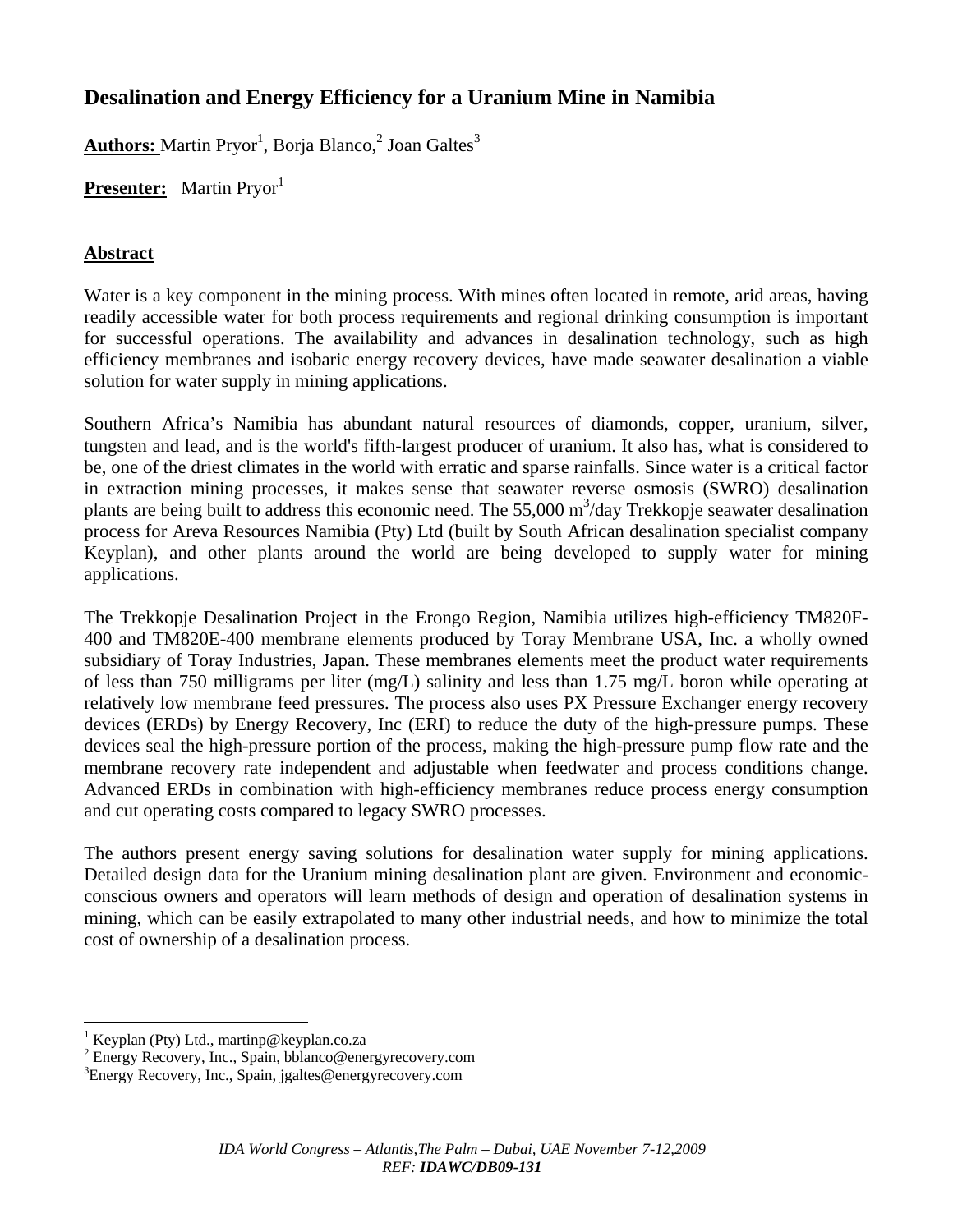# **I. INTRODUCTION**

The Seawater Desalination plant, announced mid-2007, will provide water for a uranium mine in Namibia. It has been designed and is currently under construction by desalination specialists Keyplan Water Treatment (Pty) Ltd. Once complete, the plant will be capable of delivering 20 million cubic metres per year ( $m<sup>3</sup>$  per year) of treated water that will be pumped approximately 50 kilometers (km) by overland pipeline to the Trekkopje mine. The mine is owned by Areva Resources Namibia (Pty) Ltd., previously named UraMin Namibia (Pty) Ltd.

The desalination plant, which is located near Wlotskasbaken, approximately 30km north of Swakopmund, received a positive Record of Decision in February 2008 after submission of the required Environmental Impact Assessment study. Since then, the desalination project has kicked into high gear with construction activities underway. The plant is expected to begin delivering water through the second half of 2009 in preparation for mine activities to begin, thereafter ramping up to full production.

## **1.1 Water Requirement for Mining**

The Trekkopje Uranium Project is a low-grade, shallow uranium deposit that is to be mined by open cast methods. The project is being developed by Areva Resources Namibia, and is situated in the Namib Desert in the Erongo Region of Namibia. The Trekkopje mine is expected to require 20 million  $m^3$  per year of fresh water. Various options were initially explored to provide water for the project, including groundwater and surface water resources.

*1.1.1 Climate and Rainfall -* The central Namib Desert consists of a flat, gently-sloping plain with few topographic features. Because of this, the steady gradients affect rainfall, fog, humidity, temperature, and wind patterns developing between the coast and the interior. The annual mean rainfall along the coast between Swakopmund and Henties Bay is less than 15 millimeters per annum. Fog, a more reliable and predictable occurrence in the western Namib than rainfall, occurs approximately 150 days of the year and extends over 100 km inland from the coast. Evaporation increases steadily from the coast inland where it exceeds precipitation by 10-60 times. At the coast, wind speeds average approximately 3 meters per second. Hot "land" wind conditions from the east can raise the temperature, which averages 15 °C, to over 30 °C. The average wind direction is from the south west (from the coast inland).

*1.1.2 Surface water supply -* Namibia is a hyper-arid country. Regionally, growing demand for water, resulting from population growth, economic development and urbanization, is placing increasing pressure on existing water sources. In the Erongo Region, Swakopmund, Uis, Arandis, Rössing Mine, Langer Heinrich Uranium and the Trekkopje site lie outside the Omaruru River Catchment but are nonetheless considered to be part of the basin. The national water supply corporation (Namwater) currently augments the water supply to these towns and mines via the Omdel water transfer scheme and dam in the lower portion of the Omaruru catchment area.

*1.1.3 Ground water supply -* Existing water resources, primarily from aquifers in the region, along with the aging infrastructure are insufficient to supply the growing water demand much beyond 2010 to 2012. Namwater is in the process of a major infrastructure upgrade to meet this demand. Current abstraction from fresh water aquifers exceeds the yield and the groundwater is at risk of being contaminated by incursion of coastal brackish water.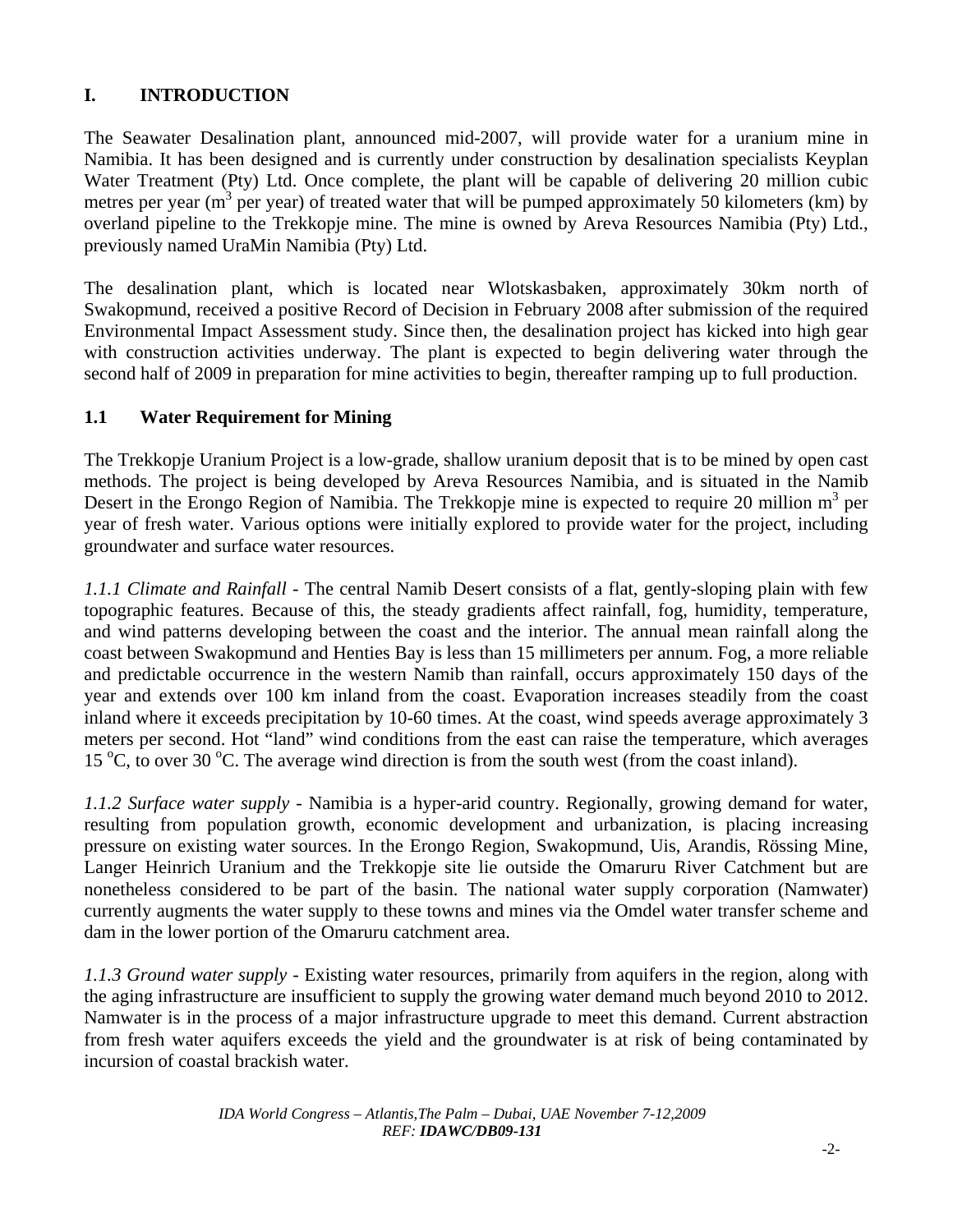## **1.2 Water production by Desalination**

There being insufficient surface water or groundwater resources in the Erongo Region to provide the required volume for additional mining in the region, desalination was considered to be the optimal solution for water provision to the project.

*1.2.1 Marine Environment -* The water quality and temperature is largely affected by the currents along the west coast of Africa and the prevailing wind and weather conditions. The cold Benguela current originates in Antarctica and flows like a river up the west coast as far as Angola. It is very rich in plankton due to the cold-water upwelling system, caused by the prevailing south to southwest winds. The coastal, wind-induced upwelling characterising the Namibian coastline is the principle physical process which shapes the marine ecology of the central Benguela region.

Northerly winds often intrude during the warm summer months, driving before them currents of warm tropical water that cancel out the cold Benguela current for a few days or weeks at a time. The phytoplankton can no longer prosper in the warm nutrient-depleted waters and they sink to the ocean floor and rot away. During the calm conditions following the northerly winds, the layer of anaerobic water normally confined to a thin layer at the bottom of the ocean floor rises. Sometimes the layer reaches the surface and a band of oxygen-depleted water moves towards the shore.

*1.2.2 Seawater Temperatures -* The seawater temperature varies between 10°C and 22°C, averaging 14.9°C. During the non-upwelling season in summer, daily seawater temperature fluctuations of several degrees are common along the near-shore coast.

*1.2.3 Seawater Salinity –* The salinity in the South Atlantic Central Water (SACW) ranges between 34.5 to 35.5 g/L. It is expected that higher salinities occur when warmer water is introduced along the Namibian coast. Warmer water can come from Angolan tropical currents during periods when northerly winds counter the effects of the strong Benguela currents.

## **1.3 Justification for Development of Desalination**

Water and power are two of the main limiting factors affecting development in Namibia. The UN Comprehensive Freshwater Assessment (UNCSD, 1997) showed that Southern Africa is one of the most vulnerable regions for water-related problems. The water resources problem is seen as a potential limit to development and a stress on population and economic growth. The assessment classified Botswana and Namibia's water resources as stressed and moving toward very vulnerable by 2025. Namibia faces an extremely difficult situation in securing enough water to allow further development of the country. Namibia is the driest country where 98 percent of the country is classified as arid or semi arid.

Namibia ranks low on the human development index, and increased commercial activity and investment is encouraged by the government to help to address this low development status. This increased commercial activity cannot be achieved without access to reliable and adequate water and power resources.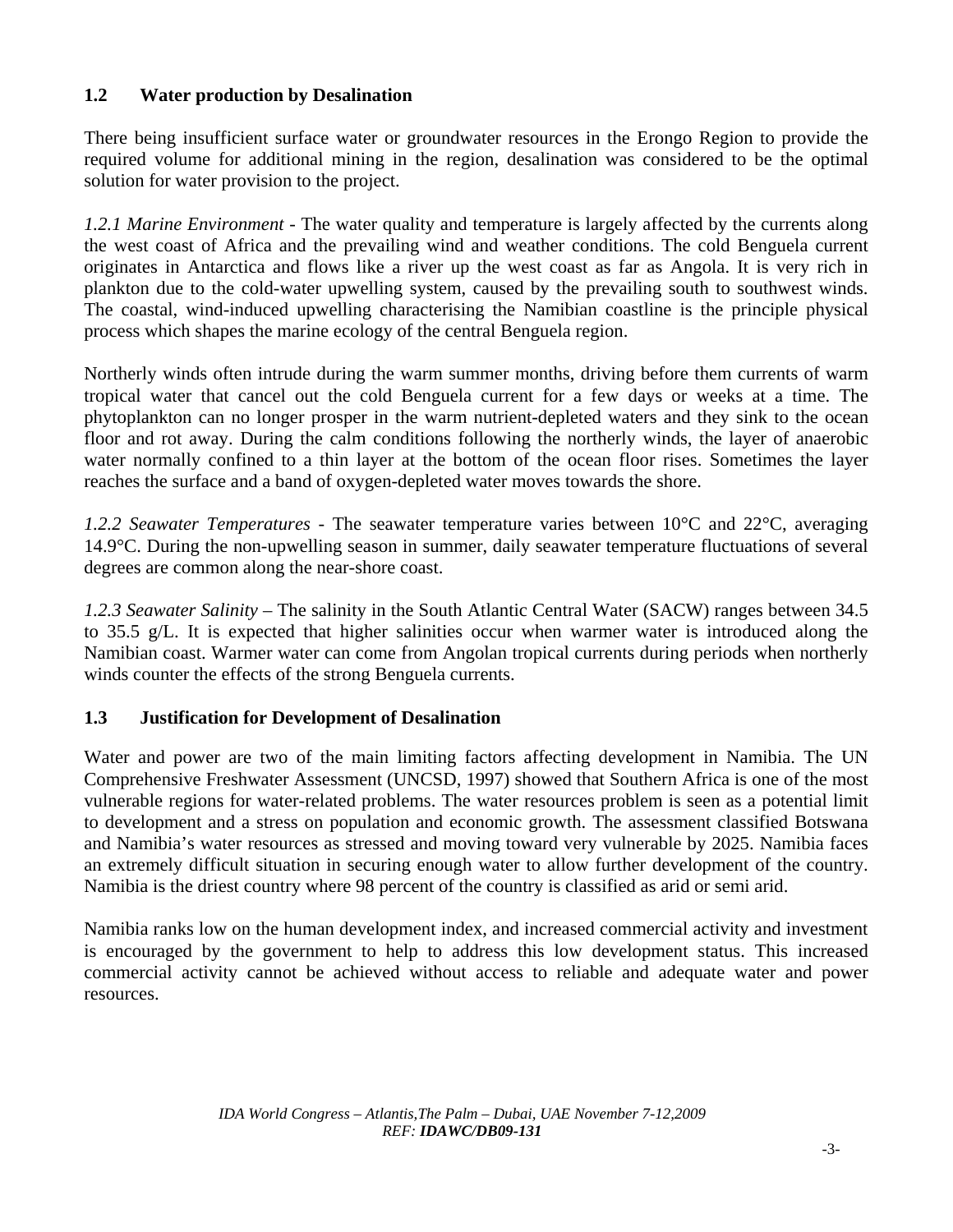# **1.4 The Challenges for Desalination**

The main goals of the desalination plant and associated infrastructure are to overcome the following challenges:

- A relatively unprotected coastline, where the water temperature and salinity levels vary.
- Changes in water quality as a result of climate-induced upwelling and the possibility of sulphides and red tides
- Deliver the required quantity of 20 million  $m<sup>3</sup>$  per year of fresh water from the selected desalination site to the Trekkopje mine over a distance of approximately 50 km to an altitude in excess of 500m above mean sea level.
- Provide the power required for desalination and transfer of water to the Trekkopje mine.

The desalination plant construction and operation has great strategic implications for the Erongo region and for Namibia. The studies undertaken for the provision of water revealed that there are insufficient water resources to provide for existing development levels in the Erongo region much beyond 2010. At inception of the project, the desalination plant was to be designed not only to accommodate the mine's requirements but for possible future water supply to other users in the Erongo Region. However the current design is sufficient for the expected requirement of the Trekkopje Mine only.

This paper presents certain key aspects of the desalination process and describes how the desalination plant will be able to operate over the range of expected water temperatures and salinities. The paper also describes the incorporation of Energy Recovery, Inc. (ERI) PX Pressure Exchanger devices to minimize the power consumption for desalination.

# **II. PROJECT DESCRIPTION**

An annual net production of treated water of  $20,000,000$  m<sup>3</sup> per year equates to 55,000 m<sup>3</sup>/day with an associated seawater abstraction rate of 139,300 m<sup>3</sup>/day. An overall water recovery of 38 to 40% will be achieved, meaning that 40% of the seawater will be converted into treated water, while the remaining 60% will be returned to the sea. The intake system, however, has been designed to abstract 361,800  $m<sup>3</sup>/day$  of seawater to cater for a possible future water demand of 45,000,000  $m<sup>3</sup>$  per year. The plant is to be built in a modular fashion to allow for future expansion to meet future commercial and industrial needs.

The overall project infrastructure consists of:

- two 1200 meter seawater intake pipelines and a 600 meter brine disposal pipeline,
- a seawater transfer pump station,
- a desalination process plant,
- three treated water transfer pump stations and pipeline to the mine,
- a 54,000 m³ terminal water storage reservoir at the Trekkopje mine, and
- a 132 kilovolt power line from the Kahn Sub-Station to the desalination plant.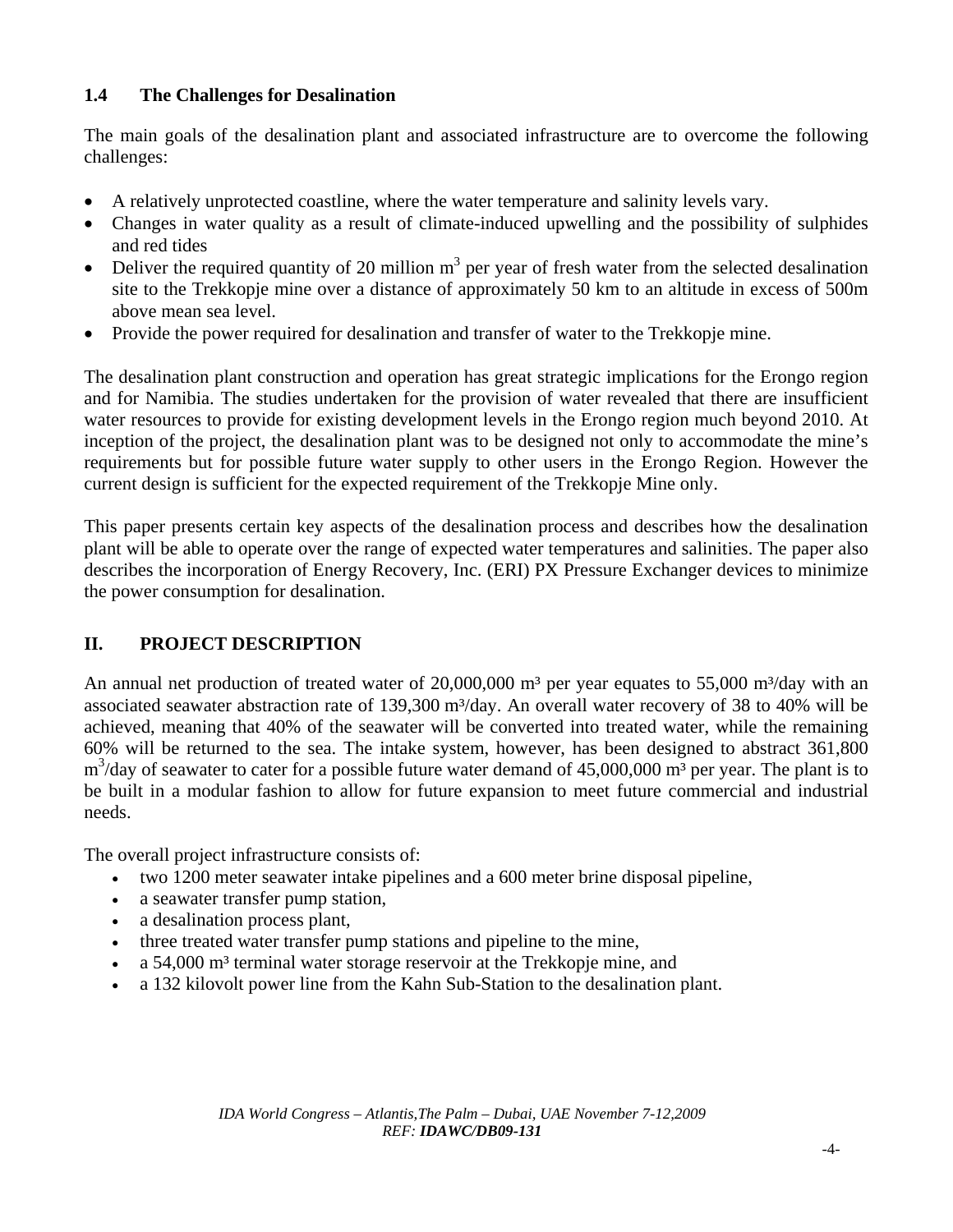# **2.1 Water Quality**

The quality of the seawater along the Namibian coast is nutrient rich, has high plankton levels and contains kelp forests. The high levels of biological growth along the Namibian coast will likely result in significant biofouling of the seawater intake pipelines and structures.

Swakopmund is subject to an infrequent "red tide" phenomenon, upwelling of water containing low levels of oxygen, and periods of stagnation. Stagnation allows biological debris to become anaerobic, releasing hydrogen sulfide into the water column, thereby raising seabed sediments.

*2.1.1 Seawater Temperatures -* Seawater temperature records indicate an average water temperature of 15 ºC (Figure 1). The desalination plant has been designed to produce the required amount of water over a temperature range of between 11 and 23 ºC.



Figure 1 – Seawater temperature at Swakopmund (95% min 12.5 ºC ; Average 14.9 ºC ; 95% max 19.0 ºC )

*2.1.2 Seawater Suspended Solids –* Turbidity measurements and sediment traps were used to gather data regarding the levels of sediment in the water column over a matrix of positions through the surf-zone and at varying depths near the selected intake position. The data was used to verify predictions made using the Van Rijn (2004) model, employing hindcast wave conditions, converted to nearshore by means of existing wave transformation results. Considering the accuracy limitations of the wave input data, the predicted versus measured concentrations were consistent. The total sediment that can be expected to enter the intake includes "Fines," or particles typically less than 60micron, and "Sediment" which has a tendency to settle but can be re-suspended in the water. Based on expected wave conditions, excluding storm events where excessive wave action is likely to stir up sediments, it is predicted that the material entering at the intake pipe would have an average concentration of 21.2 mg/L of suspended solids.

*2.1.3 Seawater Salinity -* The salinity in the South Atlantic Central Water (SACW) ranges between 34.5 to 35.5 g/L. During the period 1964 to 1966 the feedwater salinity varied from 34.9 to 35.3 g/L (Pieterse et al, 1967) with minimum figures being recorded in the period October to December of each year.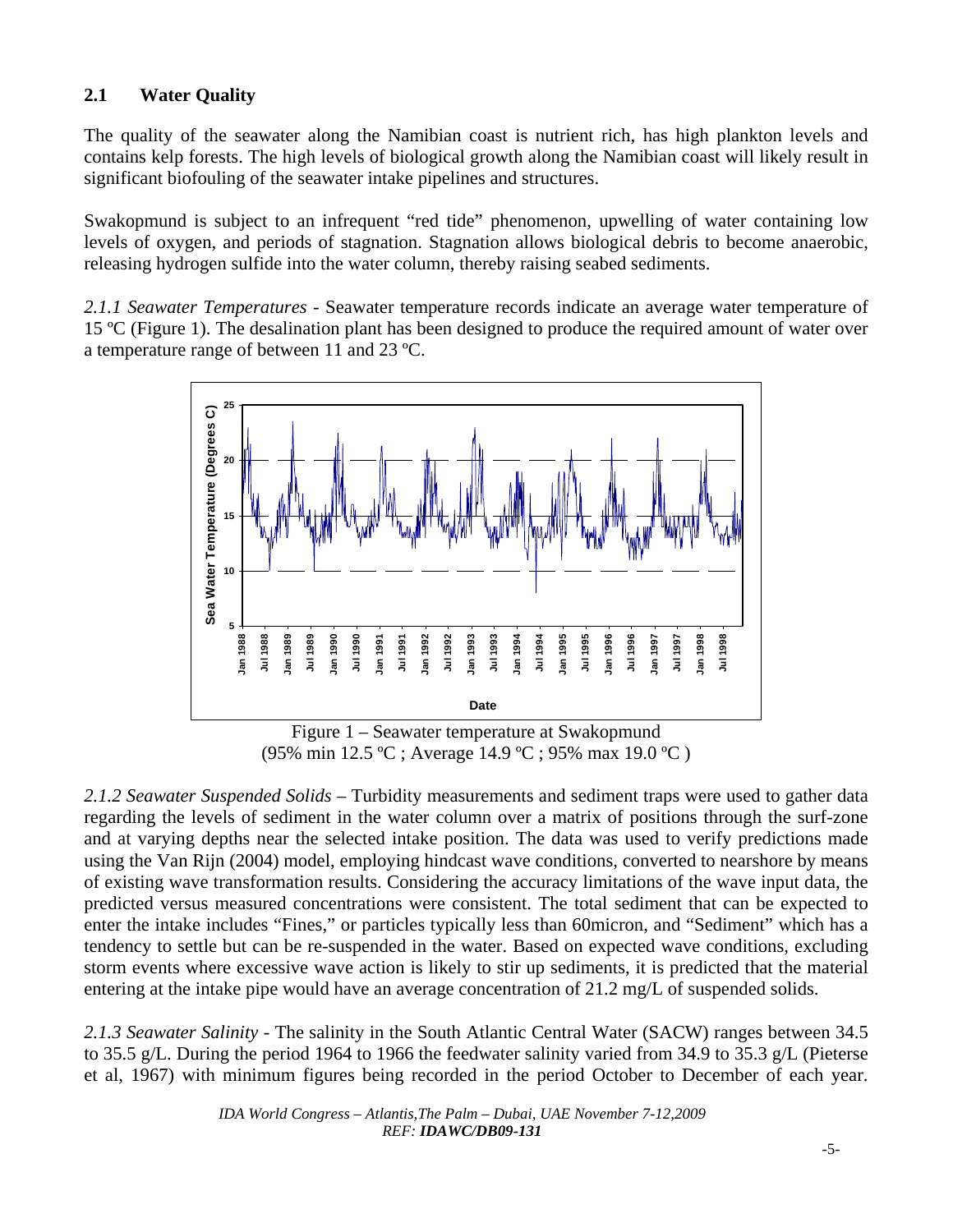Monteio et al (2006) reported increased temperatures and higher salinity in the central Benguela region between 2000 to 2003. Recently samples taken during March to April indicated higher salinity up to 35.7 g/L. This is typical of what may occur when warmer water is introduced by Angolan tropical currents. Samples of seawater taken were used to provide a design basis for the desalination plant (Table 1).

| Element               | Design Seawater | Design Product       | (Namwater)  |  |
|-----------------------|-----------------|----------------------|-------------|--|
|                       | Quality         | <b>Water Quality</b> | (Guideline) |  |
| pH                    | 8.0             | $6.0 - 9.0$          | Group A     |  |
| TDS mg/L              | $34500 - 36000$ | < 1000               | Group A     |  |
| Conductivity mS/m     | $4750 - 4920$   | < 150                | Group A     |  |
| <b>Turbidity NTU</b>  | 5.0             | < 1.0                | Group A     |  |
| Suspended Solids mg/L | 21.0            |                      |             |  |
| Sodium, Na mg/L       | 11 077          | $< 400*$             | Group B     |  |
| Calcium, Ca mg/L      | 418             | < 150                | Group A     |  |
| Magnesium, Mg mg/L    | 1 370           | < 70                 | Group A     |  |
| Potassium, K mg/L     | 482             | < 200                | Group A     |  |
| Chloride, Cl mg/L     | 20 4 26         | $< 600 *$            | Group B     |  |
| Nitrate, NO3 mg/L N   | 0.4             | < 10                 | Group A     |  |
| Sulfate, SO4 mg/L     | 2 6 6 3         | < 200                | Group A     |  |
| Boron, B mg/L         | 3.9             | $< 2.0*$             | Group B     |  |
| Fluoride, F mg/L      | 1.0             | < 1.5                | Group A     |  |

Table 1 – Design seawater and product water quality

*2.1.4 Product Water Quality -* The desalination plant is to produce water for heap leaching of uranium at the Trekkopje mine. Some of the water will be for potable uses at the mine. The product water will, under most circumstances, meet the Namibian Water Quality Guidelines Group A, used to define water of exceptional quality (see Table 1). However, during periods where the temperature of the seawater increases, the determinands of sodium, chloride and boron will always meet the Namibian Water Quality Guidelines Group B (remaining acceptable as potable water).

## **2.2 Environmental Impact Assessment and Site Selection**

Once desalination was chosen, the EIA required that follow up investigations related to the optimal location of the desalination plant be conducted. The factors considered in the site selection process were:

- Technical issues such as plant design and pumping requirements
- Financial issues such as cost of pumps, pipelines, consumables affected by the location
- Environmental and social issues associated with the various sites
- Power supply feasibility and cost
- The carbon footprint of the operation

Based on an extensive risk assessment, the selected site for the desalination plant is an abandoned previously excavated and disturbed area 3.5 km north of Wlotzkasbaken on the eastern side of the main road between Swakopmund and Henties Bay. A permanent water pipeline and powerline will traverse inland along an existing quarry road to the Trekkopje mine. See Figures 2 and 3.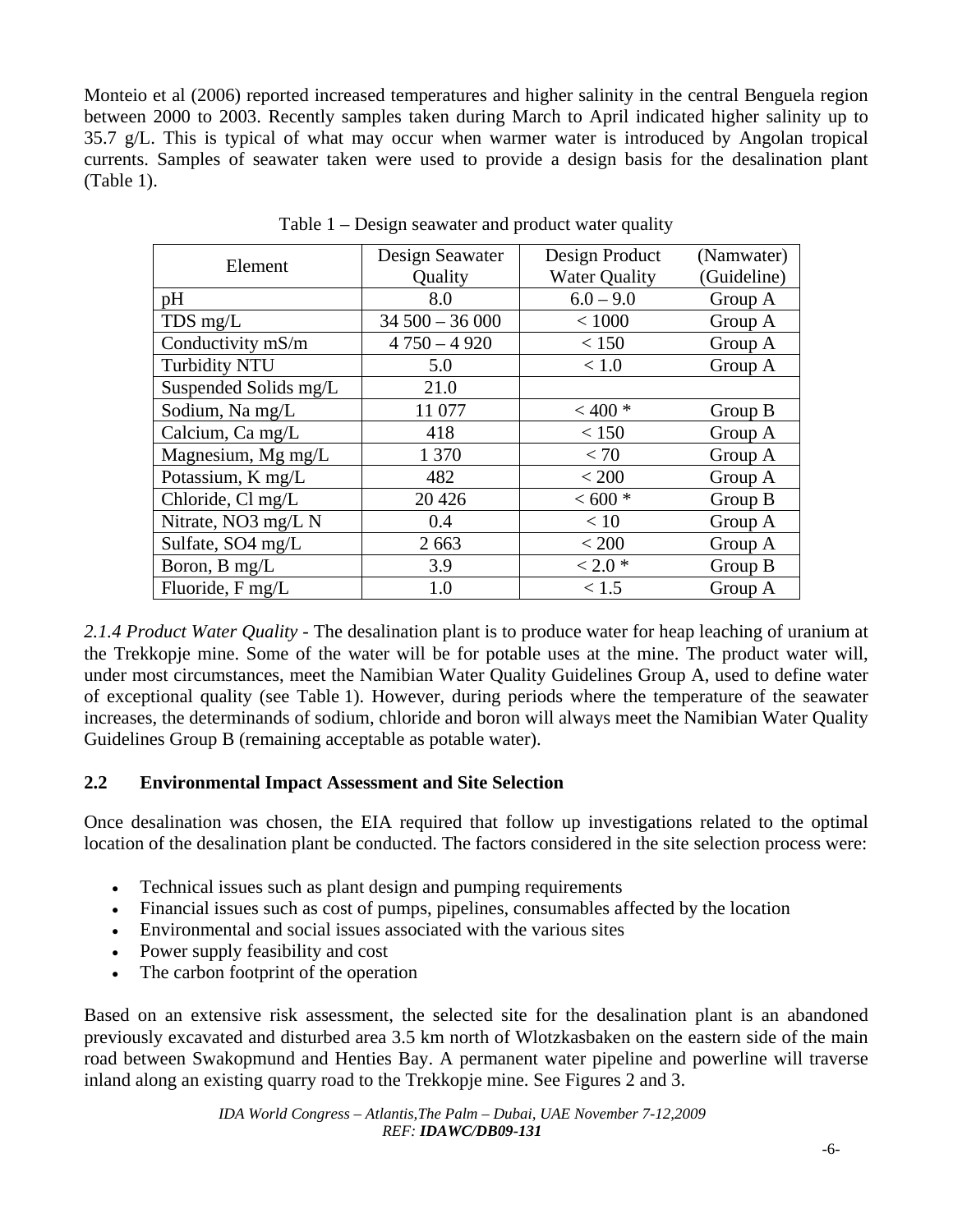

Figure 2 – Selected Location for the Desalination Plant



Figure 3 – View of existing Location and proposed Mitigation plan

Following an extensive consultative process and submission of the EIA report, a positive Record of Decision for the Project to commence was received in February 2008.

# **2.3 Seawater Intake and Brine Disposal System**

The intake system is designed to draw in a seawater volume of  $15,076$  m<sup>3</sup>/hr, which caters for a future potential water demand of  $45,000,000$  m<sup>3</sup>/year. The seawater intake system consists of two (2) 1,200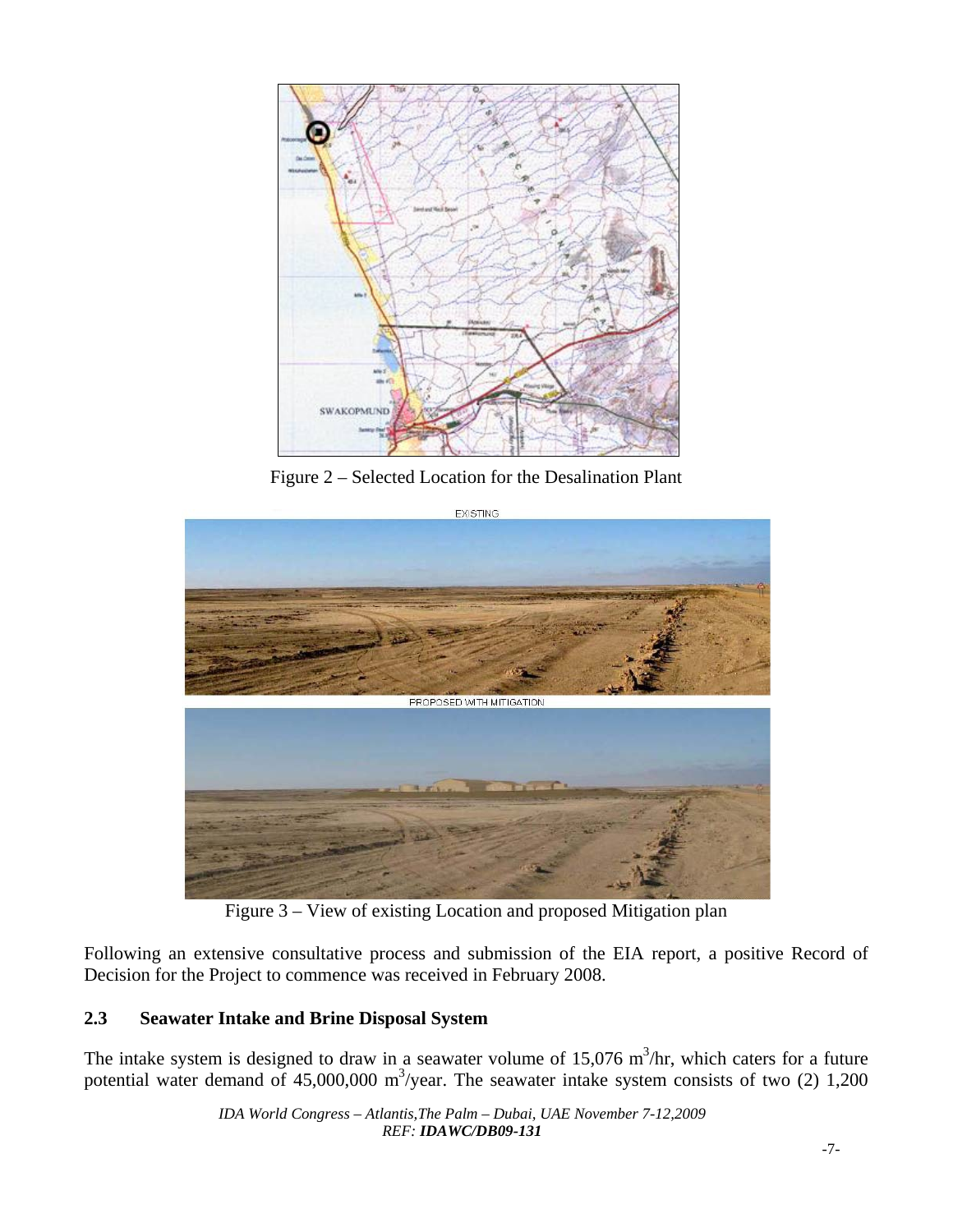meter, 1,200 NB diameter carbon steel intake pipes and one 600 meter, 1,200 NB diameter brine discharge pipe, each with a concrete weight coating on the outside and suitable corrosion protection on the inside.

A seawater intake structure is provided with 40 mm inlet screens which can be removed for cleaning or replaced. The intake and brine pipelines will be placed in a 1.5 meter deep trench in the sea bed rock, through the surf zone for which a 400m long temporary jetty will be erected.

The water will be pumped to the desalination plant from a pump station near the beach. The pump station is designed to allow pigging of the intake lines. A separate transformer and switchgear provide power for four (4) Sulzer low NPSH seawater intake pumps. One (1) 1200 NB diameter glass fiber reinforced (GRP) seawater transfer pipe will be installed, and one (1) 1000 NB diameter GRP pipe will be used for the brine return from the desalination plant to the sea outfall pipeline.

In order to minimize the potential marine ecology impact of the brine disposal, discharge via a marine pipeline into deep water is planned. The design of the diffusers, including the layout and diameter, is such that maximum mixing is targeted. Initial modeling has shown this design to be optimal for maximum dispersion of the brine within a maximum distance of 20 meters from the point of discharge.

## **2.4 Pretreatment**

The water quality of seawater along the Namibian coast is nutrient rich, has high plankton levels, and contains kelp forests. Macro-fouling from mussels, clams, oysters, sea anemones and barnacles, combined with micro-fouling from bacteria, slime and algae, greatly restrict the flow of water along pipelines and in process equipment. This can be controlled using irregular shock dosing of chlorine into the inlet structure and into the seawater entering the intake pipelines.

Swakopmund is subject to an infrequent phenomenon "red tides" and upwelling of low oxygenated water, together with hydrogen sulfide from decaying organic material which raises seabed sediments. When these events occur, the desalination plant will have to be managed accordingly to ensure that effective water treatment can be achieved. The following pre-treatment technologies were selected.

*2.4.1 Chlorination* – Pulsing or irregular shock dosing of chlorine has been shown to be significantly better at controlling biofilm and macro-fouling in seawater cooling circuits than continuous dosing. Chlorine will be periodically dosed into the inlet structure and into the seawater entering the intake pipelines, thereby providing suitable contact time for oxidation. The level of chlorine will be adjusted to provide a target chlorine residual at the seawater transfer pump station.

The treatment of sulfides and upwellings will also be treated by chlorination. The process will monitor the oxidation reduction potential of the seawater to determine the required dose. Chlorine will be injected into the delivery pipeline, providing sufficient contact time in run down the pipeline to the desalination plant. The residual chlorine levels will be monitored at the desalination plant inlet to ensure that adequate oxidation is achieved.

*2.4.2 Fine Screening -* Seawater enters the desalination plant where it first passes through a set of 60 micron screens to capture the fine sediment and organic debris expected in the seawater. Due to the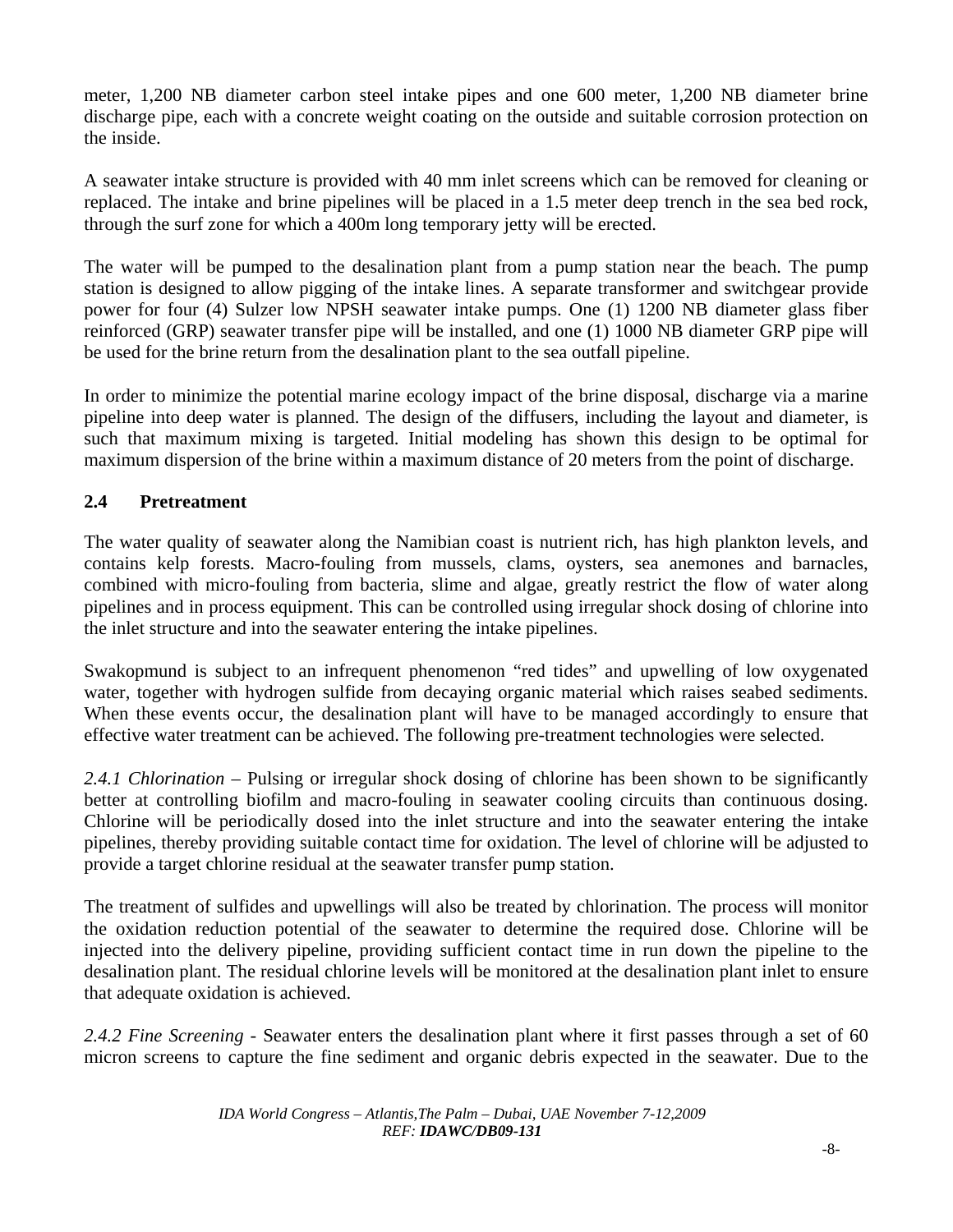reported excessive biogrowth in the area, the 60 micron size was selected to ensure that mussel larvae do not enter the UF tanks and UF system where they could cause significant damage.

*2.4.3 Ultrafiltration -* Membrane filtration is becoming more common as pre-treatment for SWRO systems in general. Recent developments in ultrafiltration (UF) membrane technology have resulted in significant advances in reducing the cost of operation.

The variability of seawater quality along the west coast and the occurrence of higher levels of plankton would be a problem for multi-media filtration where coagulation is likely to be affected resulting in poor quality filtered water. The UF membrane, which remains a consistent barrier, will produce exceptional quality water during these periods of high suspended solids. The control system will detect these occurrences and automatically backwash the UF more frequently. Ultrafiltration, therefore, will consistently produce superior quality water to conventional pre-treatment for the desalination plant under the variable seawater conditions. Reverse osmosis membranes are thus protected more effectively against particle breakthrough which is common with sand filters; expensive and time consuming replacement of cartridge filters is averted.



Figure 4 – NORIT Seaguard Ultrafiltration Skid

The NORIT "Seaguard" ultrafiltration system was selected to remove turbidity, plankton, and bacteria in a system that is easy to control for plant operators, eliminates the need for coagulants and substantially reduces the plant footprint. Eleven parallel UF trains will be installed each capable of producing up to 700 m<sup>3</sup>/hr of filtered seawater.

*2.4.4 Scale and Fouling Control -* Scaling and fouling will be controlled by antiscalant dosing. Although the alkalinity of the seawater is relatively high, due to the low recoveries, it is not necessary to lower the pH to control CaCO3 saturation. A specially developed antiscalant named Vitec SR from Avista Technologies, with good biodegradable properties, has been selected for this application.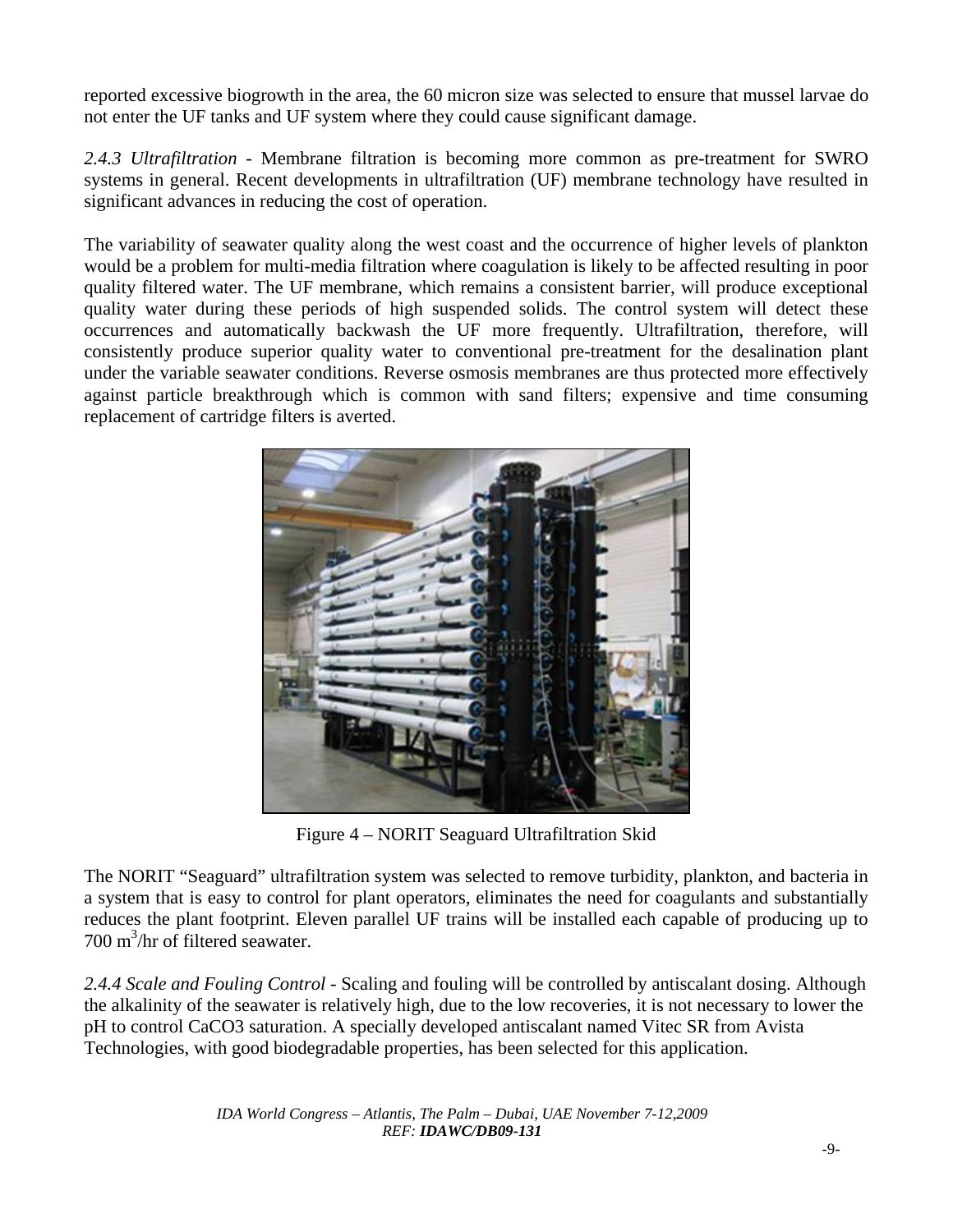## **2.5 Desalination**

The seawater reverse osmosis (SWRO) process will use spiral-wound, thin-film composite polyamide membrane elements produced by Toray Membrane USA. Nine (9) independent, parallel SWRO trains are being installed. After the UF, a low pressure (LP) supply pump conveys water through a single pipe to the high pressure (HP) pump and energy recovery devices. The LP supply pumps convey 650  $\text{m}^3/\text{hr}$  at 74 meters differential head and 86% efficiency with 200 kW motors. The motors are controlled by variable frequency drivers (VFDs) to save energy and assure constant feed pressure to the HP pumps and energy recovery devices.

Each SWRO train, with the design production capacity of 7008  $m^3/d$ , uses 256 of both the Toray TM820E-400 and TM820L-400 membrane elements housed in Bel™ 1,200 psi 8M side-port pressure vessels. They are fed by a single Sulzer multistage centrifugal HP pump, capable of delivering  $292 \text{ m}^3/\text{hr}$ at 627 meters of differential head, driven by a 750 kW motor. The best efficiency point of these pumps is approximately 79%. Each train is also fed by a Sulzer centrifugal HP circulation/booster pump capable of delivering 343 m<sup>3</sup>/hr at 50 meters head and 80.6% efficiency with 75 kW motors controlled by VFDs. Energy recovery is provided by an array of eight (8) ERI model PX-220 energy recovery devices with a capacity of 340 m<sup>3</sup>/hr for each SWRO train.

Figure 5 shows a schematic diagram of the SWRO process for each train. The LP feed pump draws water from the RO feed tank and transfers it to the HP pump and ERI devices (Stream A). The flow from the HP pump (Stream C) joins the flow from the circulation pump and enters the SWRO membrane array (Stream E). Membrane reject (Stream G) enters the array of eight (8) PX-220 PX pressure exchanger devices which recover this pressure and transfer it to the incoming low pressure stream (Stream B). The resulting pressurized seawater stream (Stream D) is feed to the circulation pump. The flow rate of the LP brine stream (Stream H) is controlled within a set range which can be adjusted by the operations personnel on the control system to achieve a higher or lower overall recovery.



Figure 5 – Schematic Diagram of the SWRO Process

The SWRO process is started up with the following sequence, with reference to Figure 5:

1. Start the low pressure feed pump and establish a low pressure flow (Stream B – Stream H) through the pressure exchangers using a flow control valve at Stream H.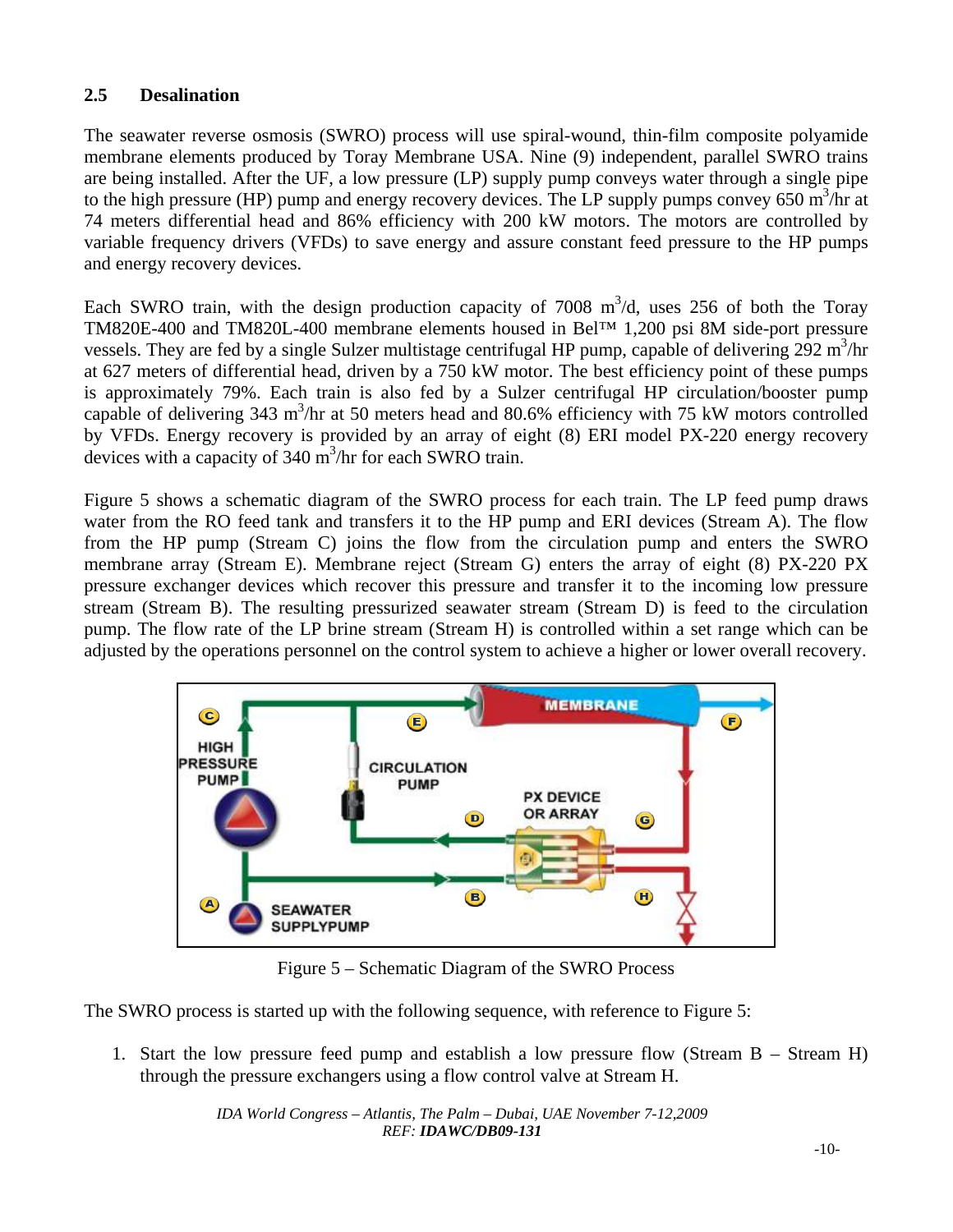- 2. Start the circulation or booster pump to establish a high pressure flow (Stream G Stream D) through the membrane train and pressure exchangers by controlling a VFD on the circulation pump.
- 3. Start the multistage high-pressure pump thereby pressurizing the membrane train. A permeate flow (Stream F) will be established based on the design and specification of the high pressure pump, the expected variation in seawater temperature and salinity, and the recovery that is achieved.

#### **2.6 Post Treatment and Water Transfer System**

The permeate from the SWRO is marginally corrosive due to low calcium and alkalinity. Limestone stabilization filters containing marble chips, followed by a small dose of soda-ash, will be used to ensure that a zero or slightly positive Langelier Saturation Index (LSI) is achieved. The water will then be less corrosive to concrete and steel piping. The stabilized water then flows into a  $2000 \text{ m}^3$  small on-site reservoir that serves as a pump station surge tank before being pumped to the mine. The water will be transported via two (2) booster pump stations to a 54,000  $\overline{m}^3$  terminal reservoir at the mine at an elevation of 520 m above mean sea level.

## **III. ENERGY RECOVERY**

Power and energy recovery are an important factor when considering the implementation of new infrastructure. The power supply and carbon footprint offered by technology were included in the risk assessment process conducted under the EIA study.

#### **3.1 Power Requirement for Desalination**

The power required to drive the high pressure pump(s) is typically the largest component of the operating cost of SWRO systems. Most of the pressure energy in the feedwater flowing to the SWRO membranes leaves the membranes with the brine reject water (see Figure 5). A number of devices have been developed to recover pressure energy from brine reject streams. These energy recovery devices (ERD's) may be catagorised as centrifugal and isobaric devices. Centrifugal ERD's, including pelton wheels, turbochargers, and reverse running pumps, are often limited in capacity and have maximum net transfer efficiencies of 80%. Isobaric ERD's, including piston-type work exchangers and the rotary PX Pressure Exchanger<sup>®</sup> device, provide unlimited capacity and a maximum operating efficiency of 98%.

## **3.2 The Operation of a Pressure Exchanger**

The PX Pressure Exchanger energy recovery device facilitates pressure transfer from the high pressure brine reject stream to the low pressure seawater feed stream. It does this by putting the streams in direct momentary contact within the ducts of a rotor. The rotor is installed into a ceramic sleeve between two ceramic end covers with a precise narrow gap between them that, when filled with high pressure water, creates an almost frictionless hydrodynamic bearing.

At any given instant half the rotor is in contact with high pressure water and half the rotor is in contact with low pressure water. As the rotor turns, the ducts pass a sealing area that separates the high and low pressure. The reject is replaced with fresh seawater which is pressurized for the membranes while the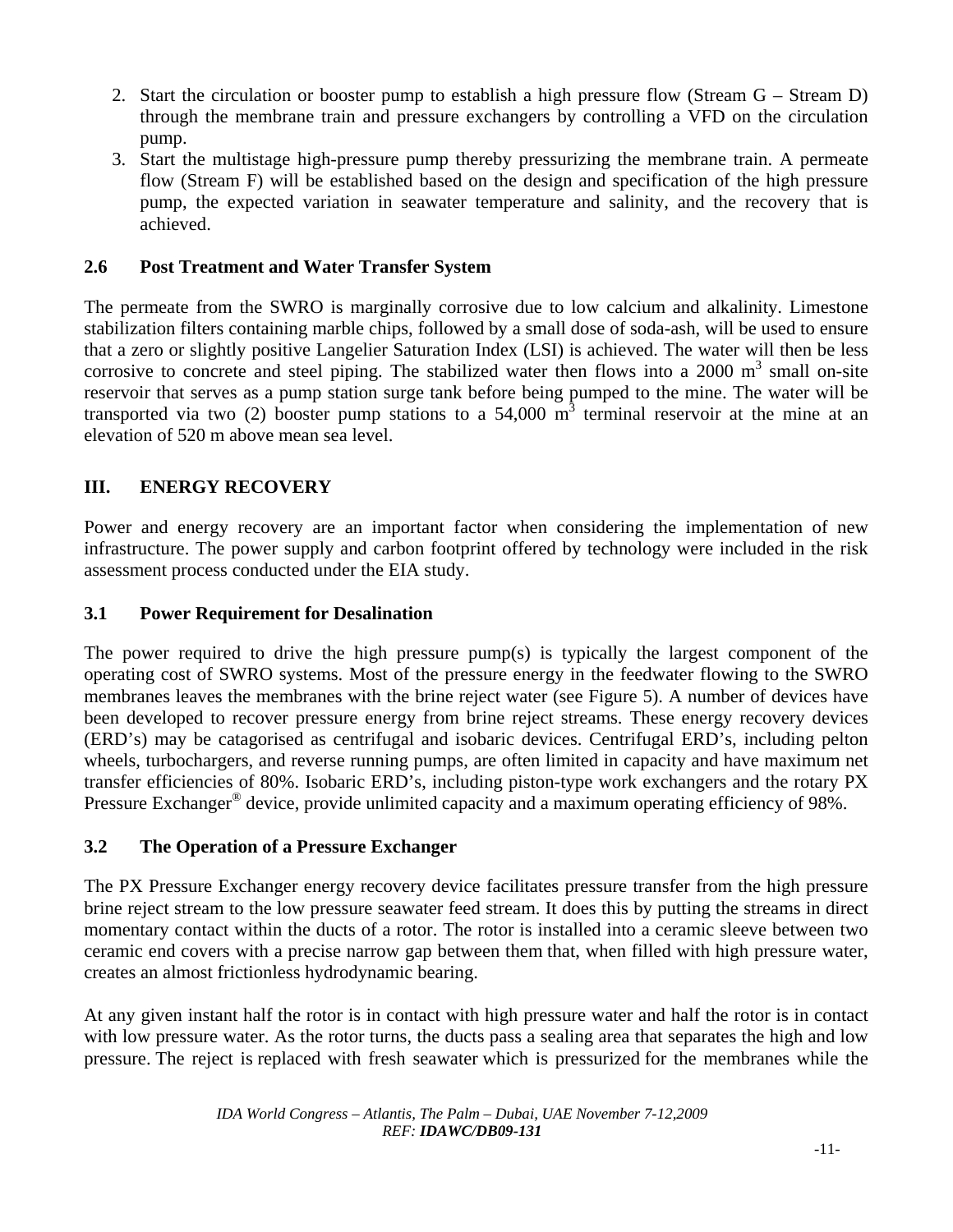spent brine is discarded from the system. This pressure exchange process is repeated in each duct with every rotation so that the ducts are continuously filling and discharging at a nominal rate of 240 cycles per second. The exchange process is illustrated in four steps in Figure 6.



Figure 6 – Schematic Flow path through a PX unit

PX technology was selected because it provides maximum pressure-transfer efficiency despite changing water conditions. Isobaric ERDs such as the PX device are positive displacement devices, and, as such, they maintain nearly constant efficiency in recovering the brine pressure energy as the plant shifts from lower to higher salinity, lower to higher water temperature, adjustments in recovery rates and even changes in pressure due to membrane ageing or fouling. This is key for the optimal SWRO specific energy consumption.

# **3.3 Manifold Arrangement and Installation of Pressure Exchangers**

As with membrane manifolds, even flow distribution in a PX array can be assured through proper manifold design and arrangement (Stover, et al 2007). This can be achieved with sufficiently large manifold diameters. The required diameter depends upon the orientation of the manifolds. Two manifold configurations are illustrated in Figure 7. In a "Z" flow scheme, the manifold inlet and outlet are at the opposite ends of the array. In a "U" flow scheme, the manifold inlet and outlet are at the same end of the array.



Figure 7 – Manifold flow Schemes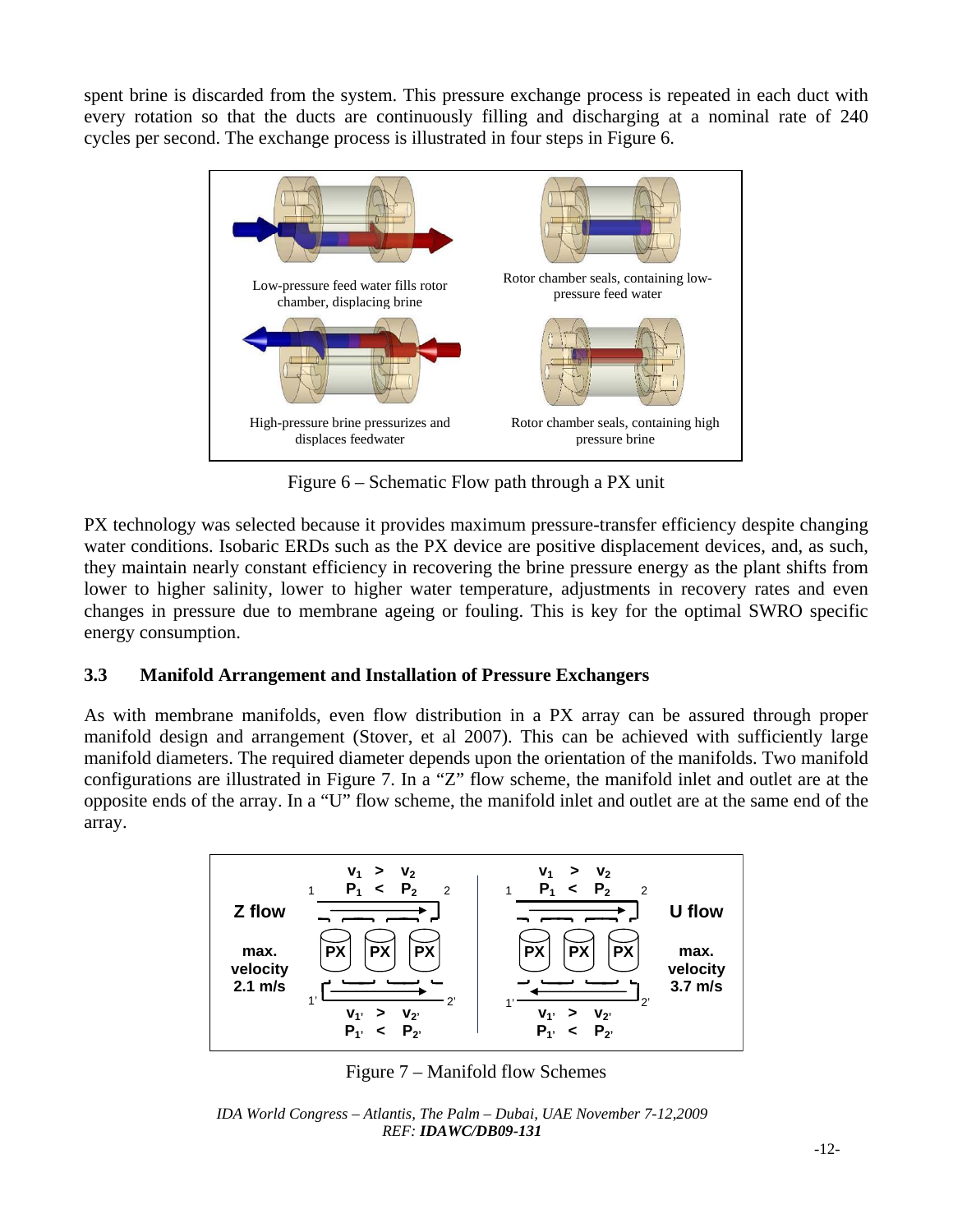Considering the inlet (upper) manifolds in Figure 7, velocity decreases in the direction of flow as water diverts into the PX units, causing a pressure increase in the direction of flow. Friction losses in the header and fittings decreases pressure in the direction of flow, however, friction in PX device manifold headers minimal because the header is relatively short. Therefore, pressure tends to increase in the direction of flow in the inlet headers. Friction losses are greater in smaller-diameter headers, however, the velocity change and its impact on pressure is even greater in such systems. Similar considerations apply to the outlet (lower) manifolds in Figure 7.

Flow through the individual PX units depends upon the local pressure difference between the inlet and outlet manifolds according to Figure 8. For a given header diameter, the pressure differences between the inlet and outlet manifolds in a U flow configuration are more even than those in a Z flow configuration. Alternately, an even flow distribution along a PX device array can be achieved with a U flow configuration operating at a higher entrance velocity. This means smaller header diameters can be used if the manifolds are arranged for U flow.



Figure 8 – Typical PX220 Device Characteristic curves

A photograph of one of the nine PX device arrays for the Trekkopje plant is given in Figure 9. The uppermost low-pressure manifold supplies seawater to this PX device array from the left. The bottom low-pressure manifold outlet is on the lower left (U configuration). The high-pressure manifolds behind the PX devices are also arranged in a U configuration with the inlet at the lower left and outlet at the upper left end.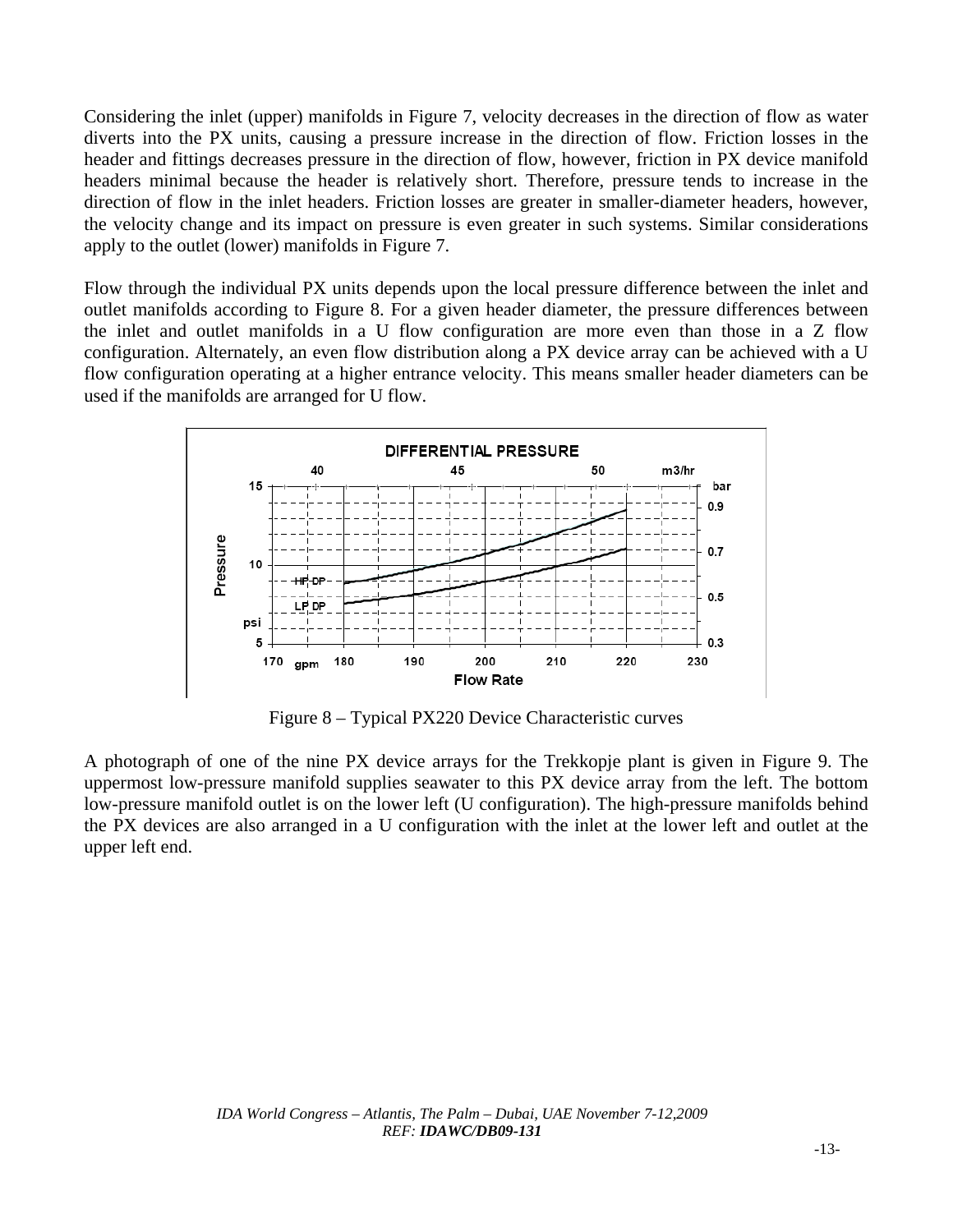

Figure 9 – ERD array with frame for 8 PX units in parallel (during construction)

# **IV. DESALINATION PROCESS PERFORMANCE PREDICTIONS**

Figure 10 shows the predicted permeate flow as a function of membrane feedwater salinity with the seawater flow rate to the PX arrays held constant at  $340 \text{ m}^3/\text{hr}$  per train. A maximum permeate flow of 315 m<sup>3</sup>/hr can be achieved at 34,500 milligrams per liter (mg/L) salinity and 22 deg C corresponding to the lowest salinity and highest temperature expected for the seawater. The minimum permeate flow is estimated to be 278 m<sup>3</sup>/hr when the seawater salinity is as high as 36,500 mg/L at the lowest expected seawater temperature of 11 deg C.



Figure 10 – Modeled Permeate Flow versus Salinity and Temperature

The philosophy of operation of the SWRO process is to maintain the flow and operation of the Energy Recovery system, and allow the recovery and permeate flow rate to vary along the pump curve of the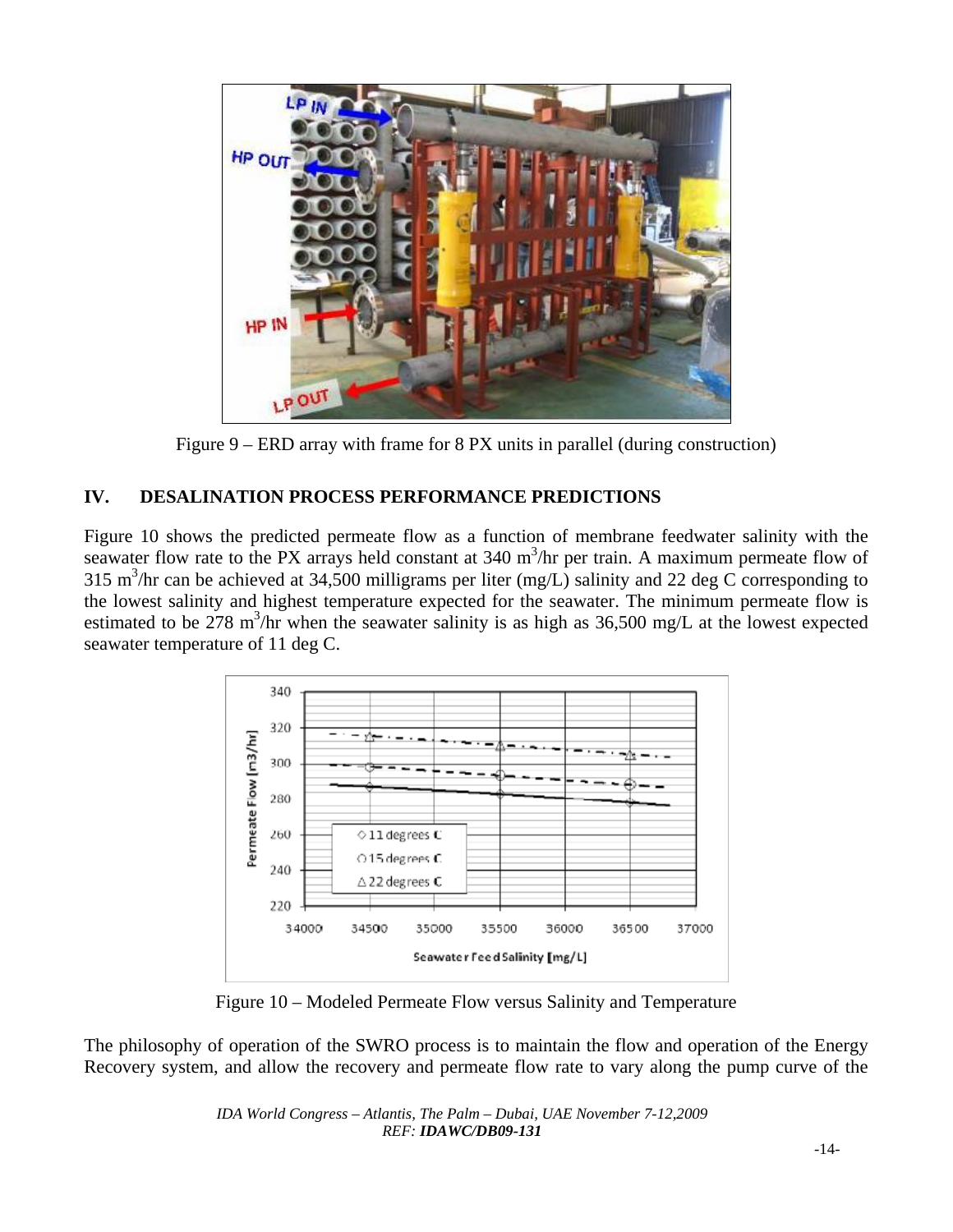high-pressure pump. The expected variation will be between 95% and 107% of the design duty point shown in Figure 11.



Figure 11 – Range of Operation of the High Pressure Feed Pump

The anticipated power consumption for the SWRO section of the desalination plant, including the supply pump, is estimated in Table 2. The total power consumption of 753 kW per train is approximately 57% of the power required by a SWRO system in which no energy recovery is included. The resulting specific energy consumption of the SWRO process is 2.58 kWh/m<sup>3</sup>. The power consumption of the SWRO process excluding the supply pump is expected to be 2.36 kWh/ $m<sup>3</sup>$ .

|                               |       | A      | в      | С               | D                      | Е                         | F             | G      | н      |
|-------------------------------|-------|--------|--------|-----------------|------------------------|---------------------------|---------------|--------|--------|
| <b>FLOW</b>                   | m3/hr | 635    | 338    | 297             | 338                    | 635                       | 292           | 343    | 343    |
| <b>PRESSURE</b>               | bar   | 3.0    | 3.0    | 63.0            | 61.0                   | 63.0                      | 0.0           | 62.0   | 2.2    |
| <b>SALINITY</b>               | mg/l  | 34.500 | 34,500 | 34,500          | 36,354                 | 35.476                    | 350           | 65,398 | 63.569 |
| <b>SYSTEM PARAMETERS</b>      |       |        |        |                 |                        | <b>HIGH PRESSURE PUMP</b> |               |        |        |
| <b>Membrane Differential</b>  |       | bar    | 1.0    |                 | Pump efficiency        |                           | $\%$          | 78%    |        |
| Recovery                      |       | $\%$   | 46%    |                 | Motor efficiency       |                           | $\frac{0}{0}$ | 96%    |        |
| Temperature                   |       | °C     | 15     |                 | Power                  |                           | kW            | 660    |        |
| <b>PRESSURE EXCHANGERS</b>    |       |        |        |                 | <b>BOOSTER PUMP</b>    |                           |               |        |        |
| PX Units/Array                |       | qty    | 8      |                 | <b>Pump Efficiency</b> |                           | %             | 81%    |        |
| Unit Flow                     |       | m3/hr  | 42.8   |                 | Motor Efficiency       |                           | %             | 85%    |        |
| <b>Lubrication Flow</b>       |       | $\%$   | 1.3%   |                 | Power                  |                           | kW            | 28     |        |
| Differential HP side          |       | bar    | 1.0    |                 |                        |                           |               |        |        |
| Differential LP side          |       | bar    | 0.8    |                 | <b>SUPPLY PUMP</b>     |                           |               |        |        |
| Salinity Increase @ membranes |       | 2.8%   |        | Pump efficiency |                        | %                         | 86%           |        |        |
| PX Overall Efficiency         |       | $\%$   | 96.0%  |                 | Motor efficiency       |                           | %             | 95%    |        |
| <b>PX Power Savings</b>       |       | kW     | 580    |                 | Power                  |                           | kW            | 65     |        |
|                               |       |        |        |                 |                        |                           |               |        |        |
|                               |       |        |        |                 | <b>Total Power</b>     |                           | kW            | 753    |        |
|                               |       |        |        |                 | <b>Specific Energy</b> |                           | kWh/m3        | 2.58   |        |

Table 2 – Power Model for the Trekkopje SWRO Train